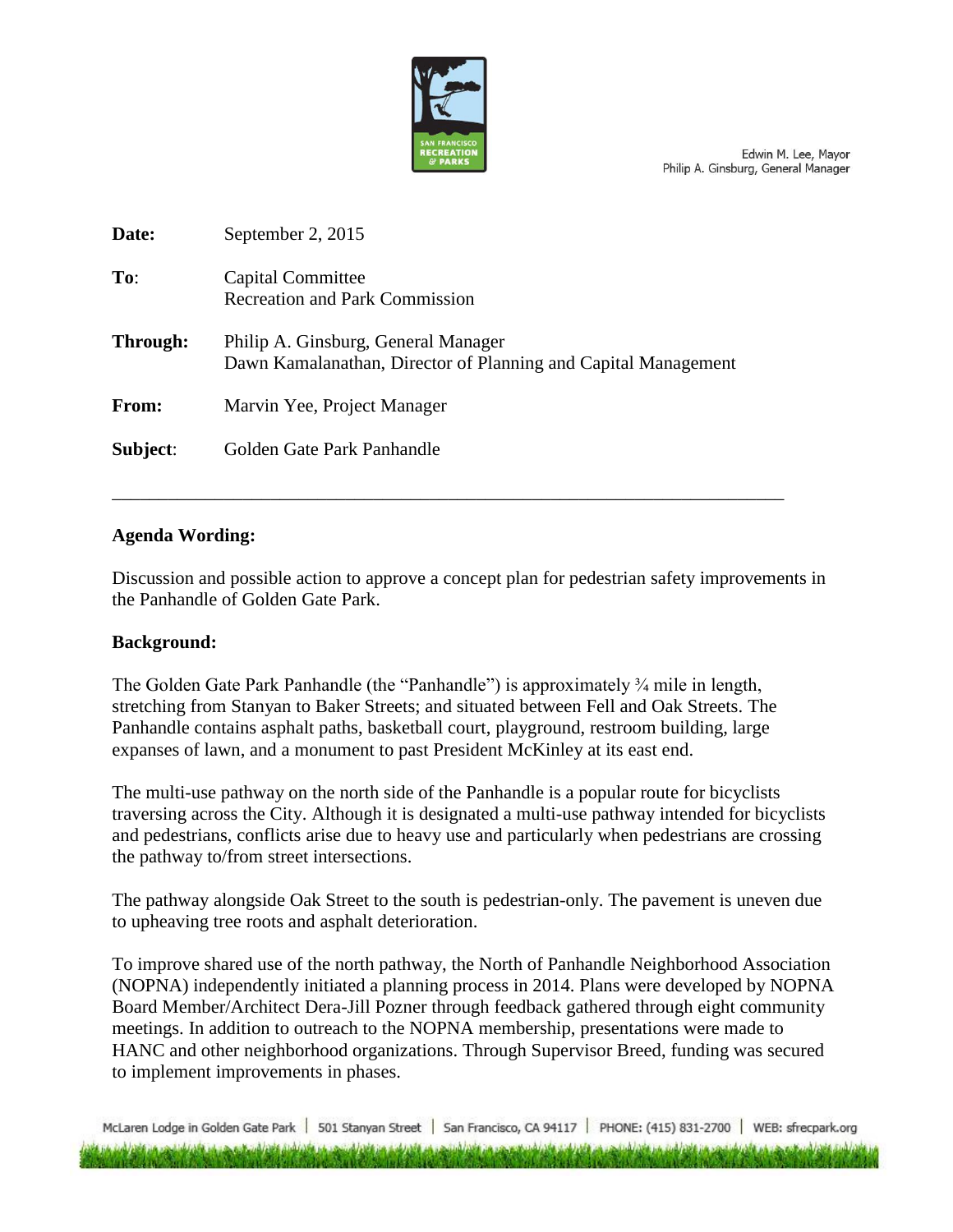To validate the community's support for the concept plan, the Recreation and Park Department held a similar "open house" in the Panhandle. Over 40 people signed in and provided comments. Many comments pertained to the roadways and crosswalks bordering the Panhandle, which is outside of the Recreation and Park Commission's jurisdiction. Regardless the proposed concept plan describes a comprehensive set of improvements envisioned for the Panhandle and its surroundings through coordination with SFDPW and SFMTA. The Recreation and Park Commission action would pertain only to those items proposed for park property.

As shown on the concept plan, improvements proposed for park property to improve pedestrian and bicyclist safety are:

- Retrofit of existing light poles with LED lamps (construction in progress);
- Restriping the centerline of the multi-use pathway;
- New diagonal, continental striping on the multi-use pathway near street intersections;
- New symbol stencils (sharrow, bicycle and pedestrian) on the multi-use pathway;
- Additional site furnishings (benches, trash receptacles and bike racks);
- Additional wayfinding signage;
- Additional park identification poles and signs;
- New water bottle filler;
- New landscaping; and
- Repaving with minor realignment of the pedestrian-only (south) path.

Although many perspectives were shared on the proposed park improvements, the proposed plan focuses on improvements that could be implemented for immediate benefit without altering park use.

#### **Budget and Timeline:**

\$500,000 is available in total from FY14/15 (\$250K) and FY15/16 (\$250K) from the General Fund for the LED lighting retrofit project and north pathway improvements (pathway markings and signage) and site furnishings (benches, trash receptacles, bike racks and water bottle filler).

The LED lighting retrofit project is underway for completion by October 2015. Construction of the north pathway improvements would begin in summer 2016 and completed in fall of 2016.

#### **Staff Recommendation:**

Staff recommends that this commission does approve a concept plan for pedestrian safety improvements in the Panhandle of Golden Gate Park.